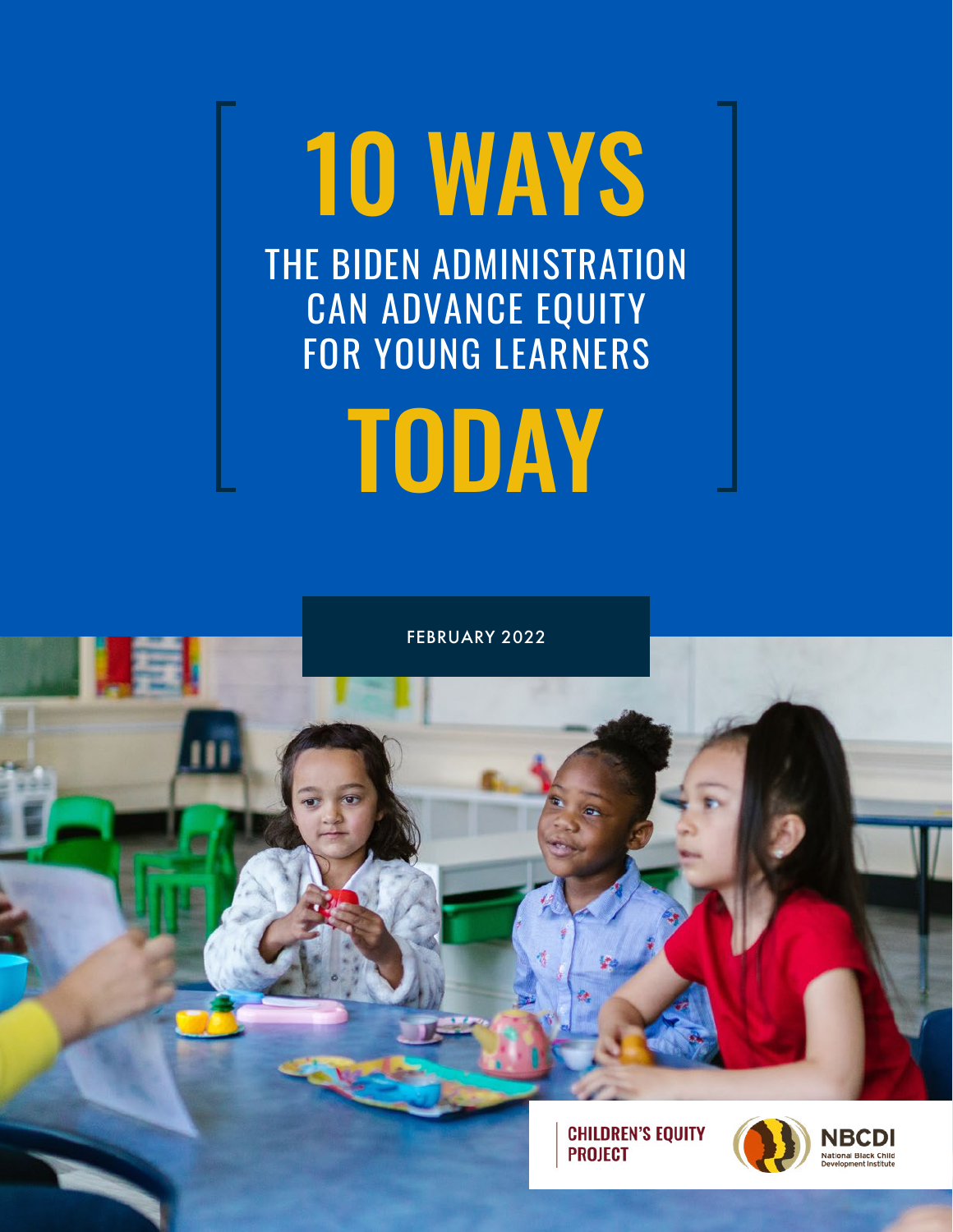

Shantel Meek, PhD The Children's Equity Project, Arizona State University

Iheoma U. Iruka, PhD Equity Research Action Coalition at FPG, The University of North Carolina Chapel Hill

William Dunbar The National Black Child Development Institute

Conor Williams, PhD The Century Foundation

Mario Cardona, JD Child Care Aware of America

Walter Gilliam, PhD The Edward Zigler Center in Child Development & Social Policy, Yale University

Xigrid Soto-Boykin, PhD The Children's Equity Project, Arizona State University

Brittany Alexander, MS The Children's Equity Project, Arizona State University

Evandra Catherine, PhD The Children's Equity Project, Arizona State University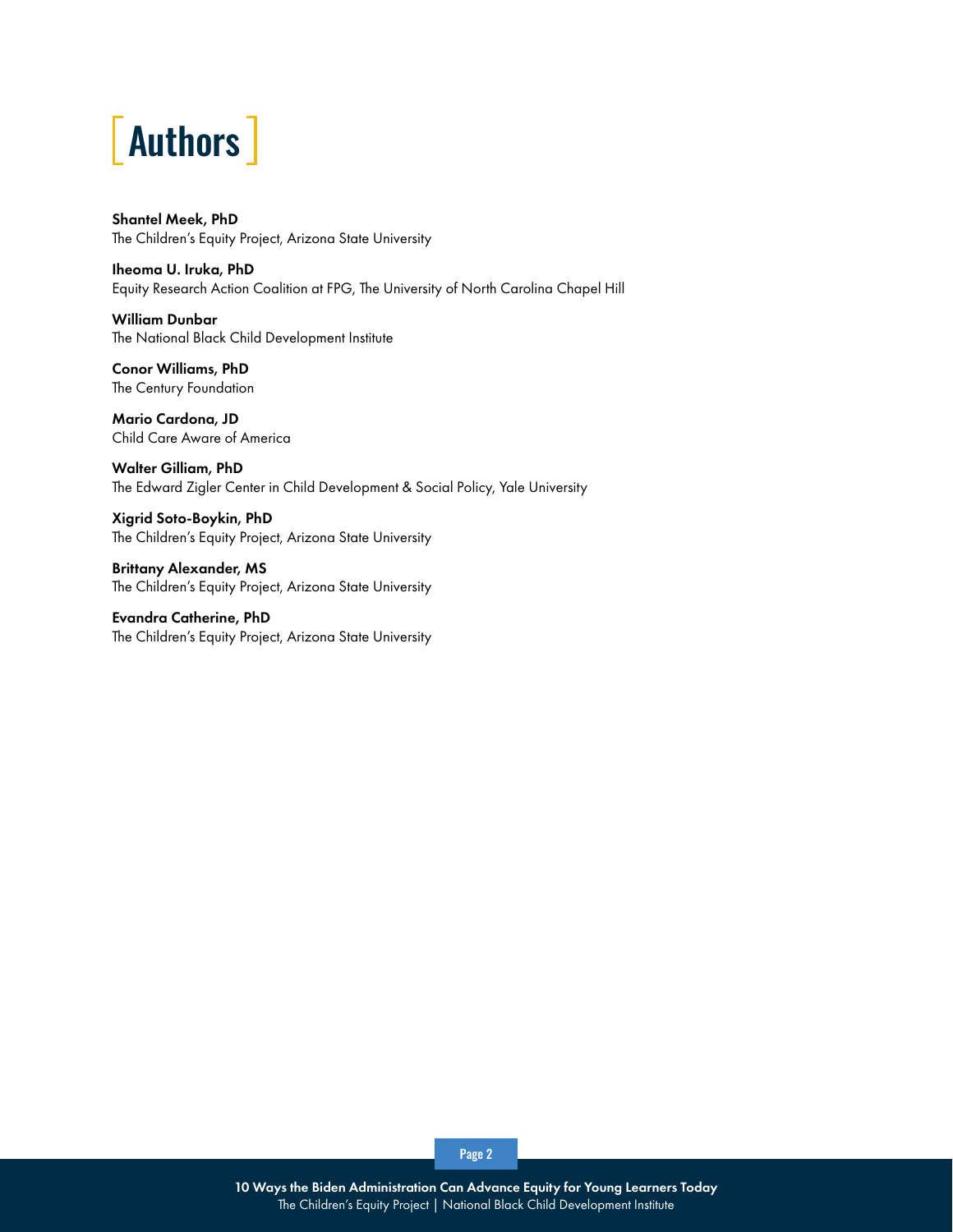## **10 WAYS** THE BIDEN ADMINISTRATION YOUNG LEARNERS TODAY

Millions of U.S. children are at risk of missing out on quality equitable early learning experiences. **They deserve urgency.** 

> The Build Back Better Act, passed by the House of Representatives, marks an unprecedented step forward in expanding access to early care and education through a universal prekindergarten program and greatly increased child care supports for working families, along with a host of additional supports that directly benefit children and families, including extending the child tax credit and creating a federal paid family leave program. The Senate's version of the bill, however, has stalled indefinitely, threatening its chance of passage.

> This situation is frustrating—and familiar. Fifty years ago, on December 10, 1971, the United States came incredibly close to creating a national system of early care and education, when the Comprehensive Child Development Act passed both the Senate and House with overwhelming margins, only to be vetoed by President Nixon.<sup>1</sup> Fifty years later, this promise to America's young children and families remains unfulfilled, and we find ourselves yet again tantalizingly close to—and yet infuriatingly far from delivering a need that must be addressed now.

Unfortunately, children's lives have not paused to wait for congressional activity—least of all in a still-untamed pandemic. Millions of U.S. children are at risk of missing out on quality equitable early learning experiences.<sup>2</sup> They deserve urgency. So, as the country waits to see if current efforts to build a universal early care and education system in the United States finally succeed, there are several actions the executive branch can take to advance equity in early learning systems *now* and improve the conditions in which children are learning *tomorrow*, and importantly, to prepare a stronger foundation for the possibility of a much improved, universally accessible system.

Building on our two previously published Start with Equity agendas, *[Start With Equity, from the Early Years](https://childandfamilysuccess.asu.edu/sites/default/files/2020-10/CEP-report-101320-FINAL_0.pdf)  [to the Early Grades: Data, Research, and an Actionable](https://childandfamilysuccess.asu.edu/sites/default/files/2020-10/CEP-report-101320-FINAL_0.pdf)  [Child Equity Policy Agenda](https://childandfamilysuccess.asu.edu/sites/default/files/2020-10/CEP-report-101320-FINAL_0.pdf)* and *[Start With Equity: 14](https://childandfamilysuccess.asu.edu/sites/default/files/2021-03/14-policies-equity-031521.pdf)  [Priorities to Dismantle Systemic Racism in Early Care and](https://childandfamilysuccess.asu.edu/sites/default/files/2021-03/14-policies-equity-031521.pdf)  [Education](https://childandfamilysuccess.asu.edu/sites/default/files/2021-03/14-policies-equity-031521.pdf)*, this brief outlines key "now actions."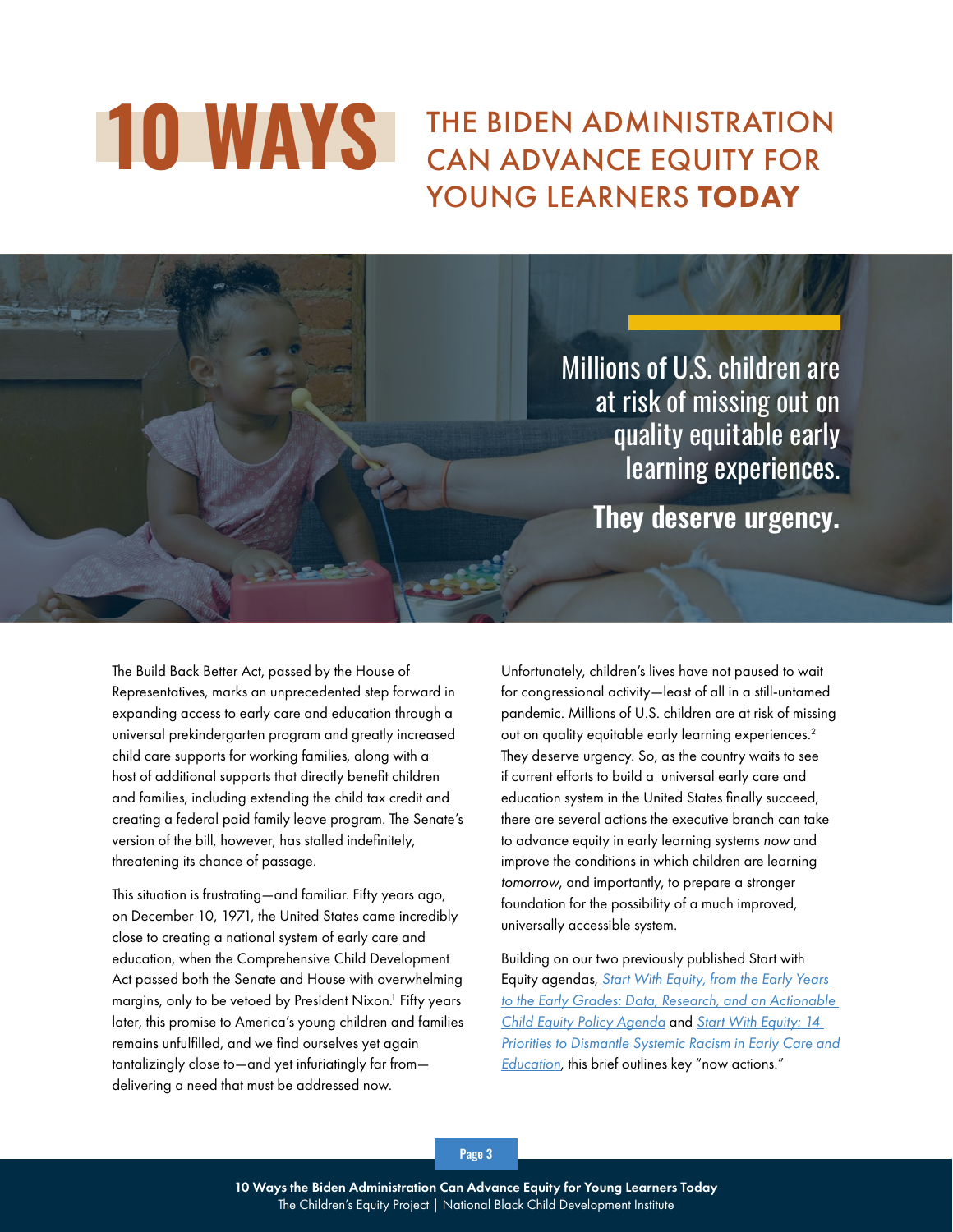### **ONE**

### REQUIRE EQUITY PLANS ACROSS ALL APPLICATIONS FOR NEW FUNDING.

An equitable learning system will be realized only when equity is the expectation; when progress toward that expectation is tied directly to funding and accountability; and when states, localities, and nongovernmental organizations are financially supported in reaching that expectation.<sup>3</sup> This begins with the Departments of Education (ED) and Health and Human Services (HHS) requiring that all federal reporting and new applications for federal funding to serve young learners include an actionable equity plan.

Actionable plans require concrete, measurable strategies to close gaps in 1) access to resources and services experienced by historically marginalized communities — including Black, Latine, Indigenous, Asian American and Pacific Islander, low-income, and immigrant communities and children with disabilities; 2) address inequities in the quality of experiences children have in learning settings; and 3) identify and address disparities in outcomes where they exist.

### **TWO**

### UPDATE EXISTING AND PUBLISH NEW EQUITY POLICY STATEMENTS TO GUIDE STATE POLICY.

During the Obama administration, HHS and the ED published several policy statements addressing equity issues in the early care and learning system, including eliminating exclusionary discipline and its disproportionate application (2014), expanding inclusion of children with disabilities (2015), better supporting dual language learners (2016), and promoting greater family engagement (2016).<sup>4</sup> HHS and ED should update and improve each of these Obama-era policy statements and accompanying guidance. There are several years of new data and research that should be accounted for in updated statements. In addition, the significant changes the early care and education system has undergone (and may once again undergo in the near future) merit a reframing of these policies. And, importantly, the infusion of new resources into the early care and education system makes it much more possible to address research-based supports to teachers and other practitioners to engage in more fair, equitable practices that positively benefit all children, especially those who have been historically marginalized. For example, new funding makes it much more feasible to recommend the implementation of early childhood mental health consultation, shown to be effective and cost-efficient in multiple statewide randomized controlled evaluations. $^5$  Specifically, these dollars are the necessary—and long-awaited resources to support teachers and providers in ending exclusionary discipline.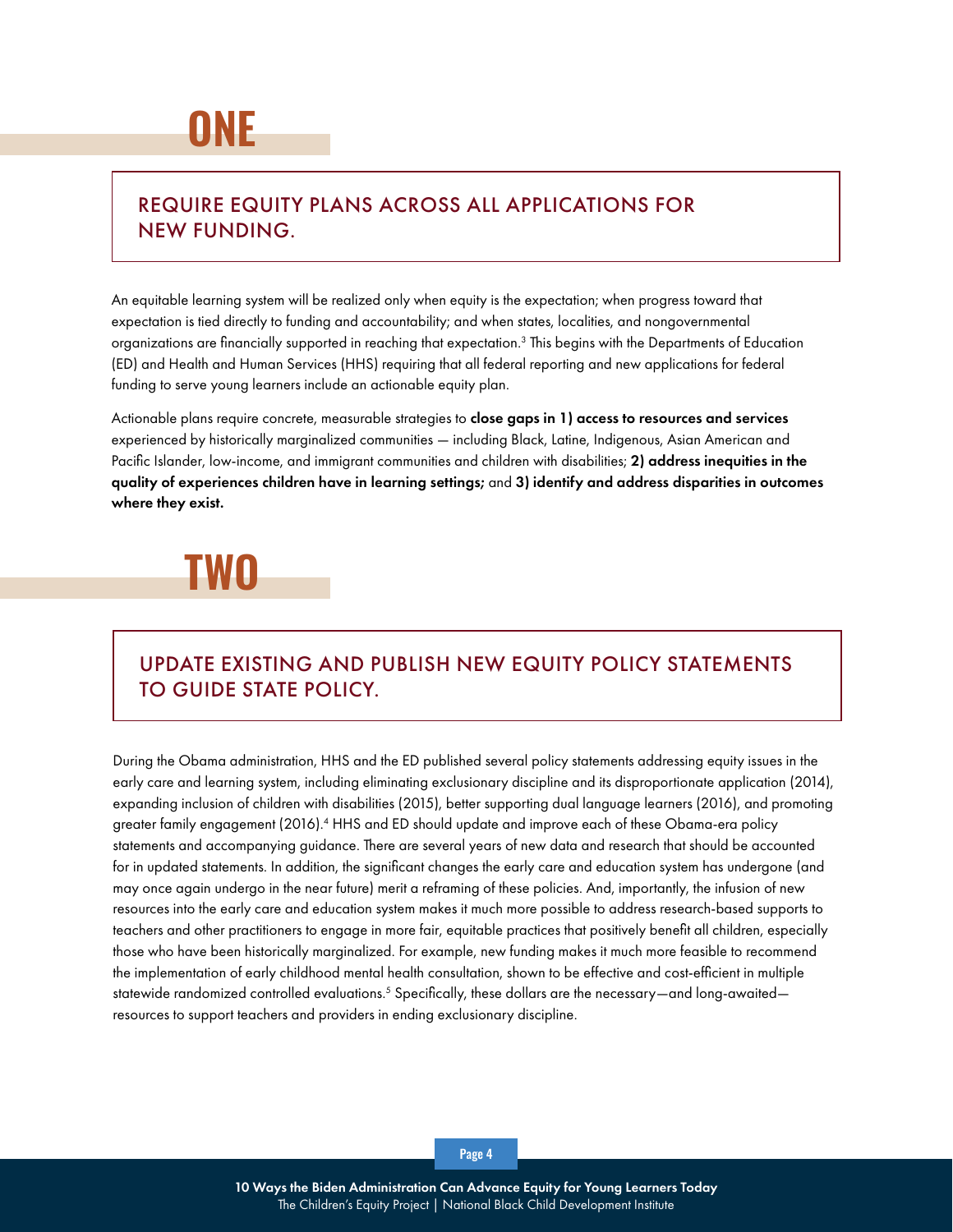HHS and ED could update the **preschool discipline policy statement** in light of this new funding, and more strongly encourage states and localities to utilize American Rescue Plan Act resources—such as those allocated under the child care stabilization section and existing resources like Title IV ESSA funding and CCDBG quality funding—to create robust systems of early childhood mental health supports, attend to bias and disproportionality in discipline decisions, and ultimately eliminate expulsions and suspensions in early learning programs. In line with this, ED and the Department of Justice could update and reinstate their K-12 discipline guidance to continue toward addressing disproportionate harsh, exclusionary discipline practices.

The Departments can also update the **dual language learner policy statement** by going further in encouraging learning approaches that foster multilingual education, including Indigenous heritage languages, considering the robust research base supporting the benefits of these approaches and recommend using new state funds to grow the linguistic diversity of the early care and learning workforce.<sup>6</sup> The research base on children who speak a variety of English, such as African American English, Appalachian English, and other varieties continues to grow. HHS and ED should affirmatively state that children who speak different varieties of English, while also learning General American English, exhibit strengths and may need unique supports.<sup>7</sup>

The inclusion policy statement should push further in promoting inclusive learning for children with disabilities and for explicitly integrating existing, antiquated self-contained systems.<sup>8</sup> Accompanying statements could be published that address other issues young children with delays and disabilities face, including equitable access to timely, highquality early intervention and preschool special education services in sufficient dosage, appropriate identification, and challenges associated with uneven eligibility criteria across states.

The administration should go further by developing new research-based policy statements specifically addressing 1) workforce equity, with attention to the racial pay and position gap within the profession, and inequities in power and resources across providers from and serving historically marginalized communities;<sup>9</sup> and 2) operationalizing culturally affirming curriculum, assessment, and pedagogy.<sup>10</sup>

### **THREE**

### UPDATE AND STRENGTHEN MONITORING SYSTEMS.

There are some standards in federally funded early childhood programs that have the potential to advance equity, such as the expulsion prohibition in Head Start Program Performance Standards and the provisions in the Child Care and Development Block Grant that require building quality and supply of child care in underserved communities. But standards are only effective if they are tied to accountability systems.<sup>11</sup> Accountability systems rely on effective monitoring. ED and HHS should ensure their monitoring protocols for early learning programs address equity. Although monitoring protocols look differently across programs and monitoring happens at different levels, it should uniformly include clear equity expectations and measurable equity indicators that address concerns, including gaps in access to services, quality of experiences, and disparities in outcomes.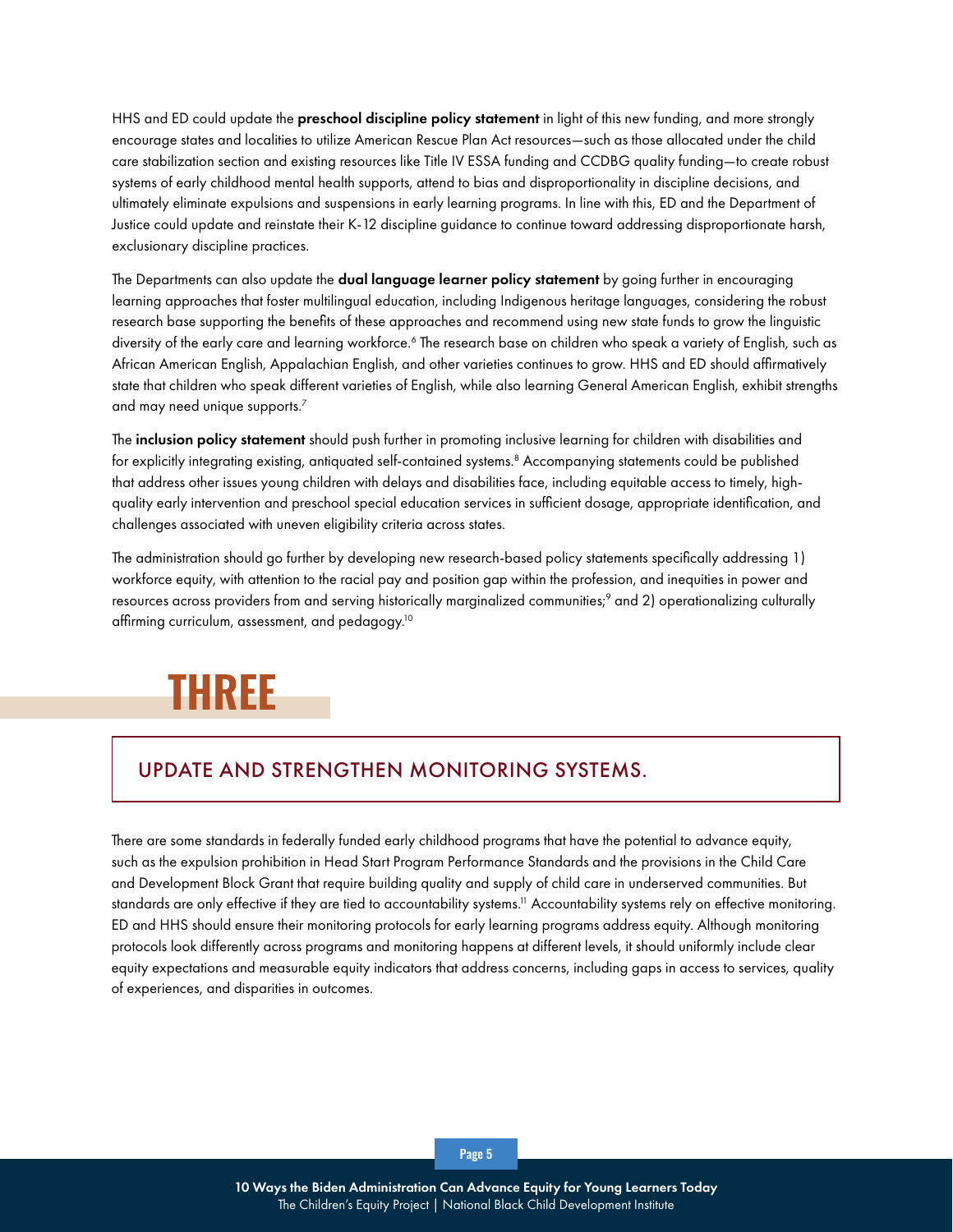The Office of Head Start (OHS) can review their monitoring protocol to determine whether equity-specific  $\overline{\mathbf{M}}$ standards are being monitored clearly and consistently, and hold as much weight as other standards. Equityspecific standards may include those that disproportionately affect children from historically marginalized communities, and often, children who belong to more than one historically marginalized community, such as immigrant dual language learners from low-income households or Black children with disabilities.

OHS should ensure via their monitoring system that access to bilingual staff and programming is available to dual language learners and, if it is not, that grantees have a detailed plan for promptly securing those staff and providing those services. They should confirm that short-term suspensions occur only as outlined in the Head Start Program Performance Standards (HSPPS) and are not disproportionately applied to Black children, children with disabilities, or any other groups. They should ensure that all children have school readiness goals and receive *individualized* supports to meet those goals, including children with disabilities, dual language learners, and others who speak a different variety of English. OHS should also require grantees to report any disparities in child outcomes, by race, language, and otherwise, and a plan to close those disparities through individualized services, professional development, data tracking, and policy change.

 $\overline{\mathbf{M}}$ The Office of Child Care (OCC) should require states to include more detailed information in their annual quality progress reports regarding how they are using quality funds to advance equity and close disparities, and specifically, how they are meeting the law's requirement to increase the supply and quality of child care in underserved areas. OCC should require state plans to describe how states identify underserved geographic areas and how they plan to bridge gaps in access to subsidy and access to quality care in these areas. More detailed information should also be required regarding the language access provisions in the law, including how they facilitate access and continued enrollment, as appropriate, for families who speak a language other than English.

Importantly, OCC should provide transparency in how they exercise their authority to grant states waivers from legal requirements under CCDF. This authority has been used repeatedly during the pandemic and the public has little information on how states have sought to preserve child well-being while also seeking flexibility from certain aspects of federal law.

In addition, OCC should require state plans to include more detailed information on their policies and plans to address child care suspension and expulsion. Since the Secretary of HHS has the authority to collect additional information from states, OCC should collect data on expulsions from child care programs of children served under CCDF. They should also collect data on children who exit the subsidy system, including the demographics of these children and reasons for exiting.

 $\blacksquare$ The Office for Special Education and Rehabilitative Programs should include adherence to the least restrictive environment in preschool and K–12 settings (indicators 5 and 6), as factors for state funding determinations in monitoring. ED should also track racial, language, geographical, and disability type disparities and their intersectionality in such placements, publish findings, and require states to access technical assistance to address disparities where they exist. Inclusion is a civil right and should be part of the federal government's determination of a state's demonstrated competence to receive funding and administer Individuals with Disabilities Education Act (IDEA) programs. Considering the influential role that preschool placement decisions have on children's long-term trajectories, ED should lend additional scrutiny to placement patterns in IDEA Parts C and B 619 services. The Department should also include Preschool Skills (indicator 7), in their state determinations for funding, and require that states report disaggregated data to enable an analysis of disparities in outcomes and to deploy appropriate supports, as applicable.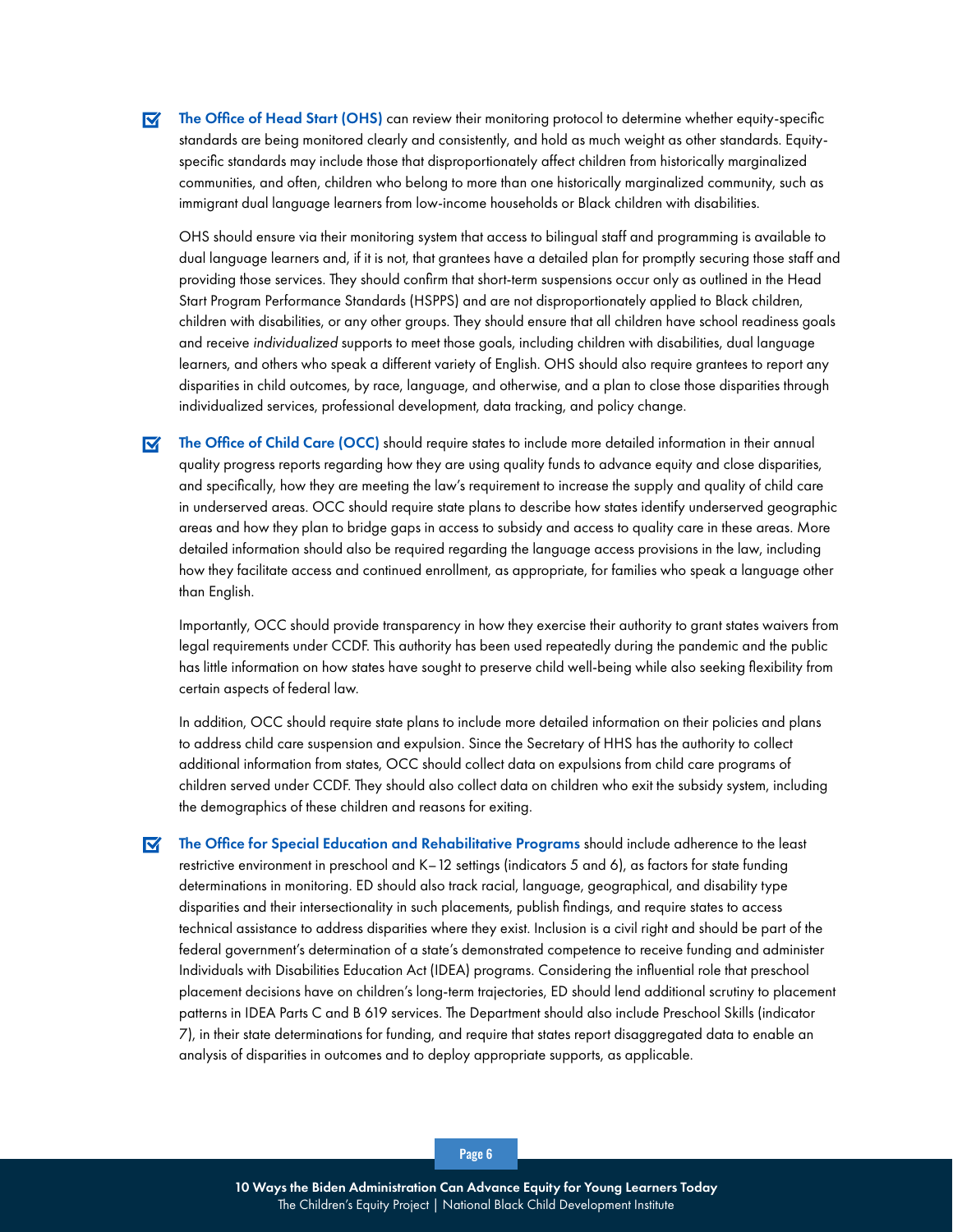### **FOUR**

#### IMPROVE DATA.

The current state of federal data for the purposes of understanding equity in learning settings has several concerning gaps. These include an array of issues, from failing to require disaggregated data in some indicators (e.g. IDEA preschool program outcomes) to neglecting to collect data on young children at all in other indicators (e.g. restraint and seclusion in Civil Rights Data Collection). In other areas of the federal early care and education landscape, like child care, very little data is collected at all, making it difficult or impossible to examine inequities. Many of these gaps can be addressed by federal agencies. Specifically:

- ED should require states to include preschool children in its Consolidated State Performance Reports under ESSA.
- ED's Office for Civil Rights should modify Civil Rights Data Collection (CRDC) reporting to require states to identify which of their public schools offer bilingual and/or dual language learning opportunities (starting in preschool) to better understand equitable access to bilingual learning for dual language and English learners. More broadly, they should also collect data on preschool children for all applicable items in CRDC, including and especially measures of harsh discipline that are currently not collected, including restraint and seclusion.
- ED's Office of Special Education and Rehabilitation Services should require that states report disaggregated data by race, language, income, and disability categories on child outcome indicators.
- $\triangledown$  HHS should update the Head Start's Program Information Report system and allow disaggregation at the classroom level to better understand issues associated with socioeconomic and racial integration, teacherchild racial/ethnic and language match, and to more effectively target supports. It should also include a new equity section, aligned with the HSPPS, that would include the disaggregated number of suspensions, Classroom Language Models used, and the ratios of bilingual children to teachers, as applicable. Additionally, it should report staff positions disaggregated by demographic data for the examination of potential disparities in teacher, teacher aide, and director positions. Data should be reported, at a minimum, at the site level.
- **HHS'** Office of Child Care should publish guidance and require more detailed reporting in annual quality expenditure reports and in triennial state plans specifically on the requirement to expand supply and quality of child care services in underserved communities.
- Major federally funded data collection efforts, such as FACES, the National Survey for Early Care and Education, and the National Household Education Survey, should be reviewed with an equity lens. All data should be able to be disaggregated and all variables should be able to be examined in the context of demographic characteristics and geography to better understand inequities in access and experiences, and disparities in outcomes, including concentrated disadvantage and underinvestment at the community level. These data collection efforts should ensure that marginalized and underrepresented communities can access the data and that interpretations and recommendations incorporate their perspectives. Attention should also be paid to ensure data collection efforts and measurement instruments consider the cultural wealth of children, families, the workforce, and communities.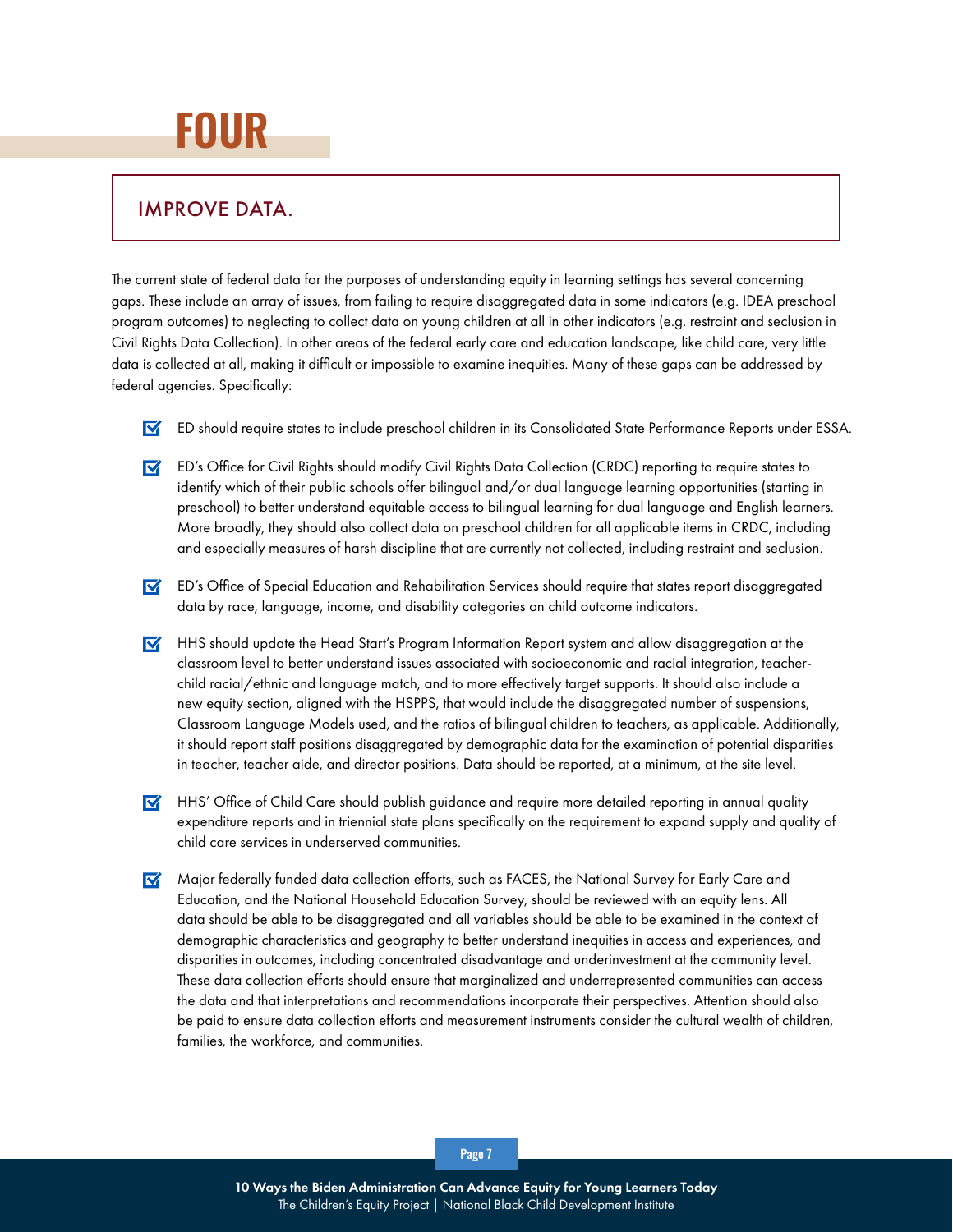#### GROW THE EARLY HEAD START-CHILD CARE PARTNERSHIPS AND EXPAND THE MODEL TO PRESCHOOL CHILDREN.

HHS should incentivize more Early Head Start-Child Care Partnerships by ascribing greater competitive points to these models in funding opportunity announcements. Considering research supporting this type of model in preschool systems,<sup>12</sup> HHS should also pilot and evaluate public pre-K – Head Start Partnerships to inform broader expansion of the model. To have a robust and equitable system that works for children and families, we must have a mixed delivery system that leverages the best of child care, Head Start, and pre-K. Creating a cohesive early care and education system could address the persistent uneven quality in the system, and ensure that all children have positive, fair, and holistic experiences, regardless of what funding stream supports their seat. The EHS-CCP model has been effective in boosting quality for infants and toddlers, and can be used as a blueprint to similarly even and increase the quality landscape in preschool settings.



### PUBLISH GUIDANCE ON BUILDING EQUITABLE QUALITY RATING AND IMPROVEMENT SYSTEMS (QRIS).

QRIS exists in most states across the country and plays an influential role in how quality resources are expended. Many states are investing in modifying or updating their QRIS with American Rescue Plan Act and other pandemic recovery funds. And, if the child care system is meaningfully expanded in the coming years, these frameworks will likely play an important role in resource allocation and supports for existing and new providers. Unfortunately, the existing QRIS has several equity concerns. Their content, that is, the actual indicators across quality tiers, generally do a poor job of encompassing equity and in studies they have generally not been associated with gains in child outcomes, except for at higher levels. In most states, a program can have a track record of expelling Black children or segregating children with disabilities and still be considered "high quality." Accessibility to the system is another challenge, with many providers of color, underresourced providers, and providers who serve historically marginalized children facing greater, historically rooted barriers to accessing the system, and as a result, the financial and professional development supports it offers. Monitoring is another challenge, with the concerns of bias influencing how monitors assess programs led by or serving historically marginalized communities. HHS and ED should develop joint guidance on building more accessible, equity grounded QRIS that more accurately capture the experiences of all children. This guidance should also consider equity and biases, including those associated with language access, embedded in state licensing systems, as in many states, state licensing is a required step or the first tier in rating systems.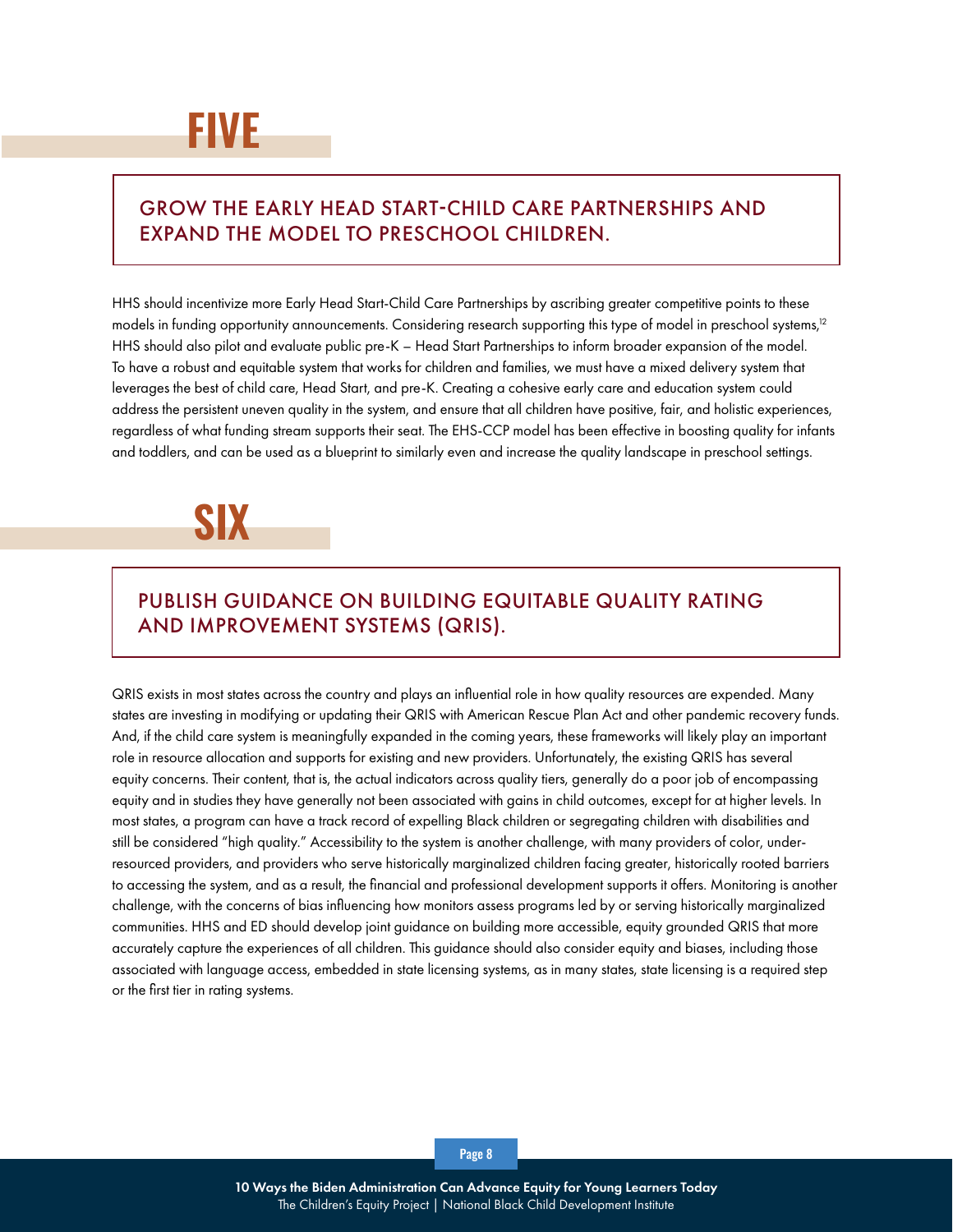## **SEVEN**

### DEVELOP A FEDERAL EQUITY TECHNICAL ASSISTANCE STRATEGIC PLAN.

Technical assistance plays a major role in systems improvement and professional development efforts. There are several federally funded technical assistance centers across ED and HHS that focus on early care and education issues. All of these technical assistance centers should come together to develop an equity strategic plan that details system-wide equity goals centered around ensuring equitable access to services; culturally responsive and sustaining instruction and assessments; positive, fair experiences for all children, including and especially those who have been historically marginalized; and closing disparities in child outcomes. They should develop coordinated technical assistance plans, with specific timelines and actors responsible, delivered to the field via a variety of modes and mechanisms, using researchbased approaches to professional development (e.g., job-embedded, practice-based coaching). They should track their progress in advancing equity in the field and make strategic adjustments as necessary to ensure continued growth.

### **EIGHT**

### DEVELOP A ROBUST RESEARCH AGENDA THAT ADDRESSES INEQUITIES AND THEIR HISTORICAL ROOTS.

It is critical that research agendas such as the Head Start Research Agenda and the Child Care and Early Education Policy and Research Analysis be examined through an equity lens. This means that all questions must be addressed in the context of demographics and geography, with an understanding of the historical roots of inequities. These agendas must attend to the impact of racism and systemic inequities, while also capturing the assets of children, families, and communities to ensure that conclusions and recommendations address injustices and leverage the cultural wealth of marginalized communities.

These agendas should also have a more pronounced emphasis on mental health, bias, and the impacts of racism on child development.<sup>13</sup> Considering the ongoing pandemic, and continuous and long-standing stressors children from historically marginalized communities face, ED and HHS should focus their research agenda planning for the subsequent period on effective and scalable models addressing mental health needs of children and teachers in early care and education systems.<sup>14</sup>

Data also show that bias influences adults' perceptions of children's behavior, the expectations they hold, the opportunities they afford, and the discipline decisions they make. The negative repercussions of these biases are disproportionately experienced by Black, Indigenous, and Latine children and children with disabilities. And, although the challenge is clear, the specific interventions that work to address biases, are less clear. As such, the federal research agenda moving forward should focus on effective and scalable interventions to address implicit bias in adults in the early care and learning systems.

In addition, efforts to build a diverse, competent, and well-compensated workforce should be a top priority. Considerably more and better data are needed regarding the recruitment and retention of a diverse workforce, as well as models

#### Page 9

10 Ways the Biden Administration Can Advance Equity for Young Learners Today The Children's Equity Project | National Black Child Development Institute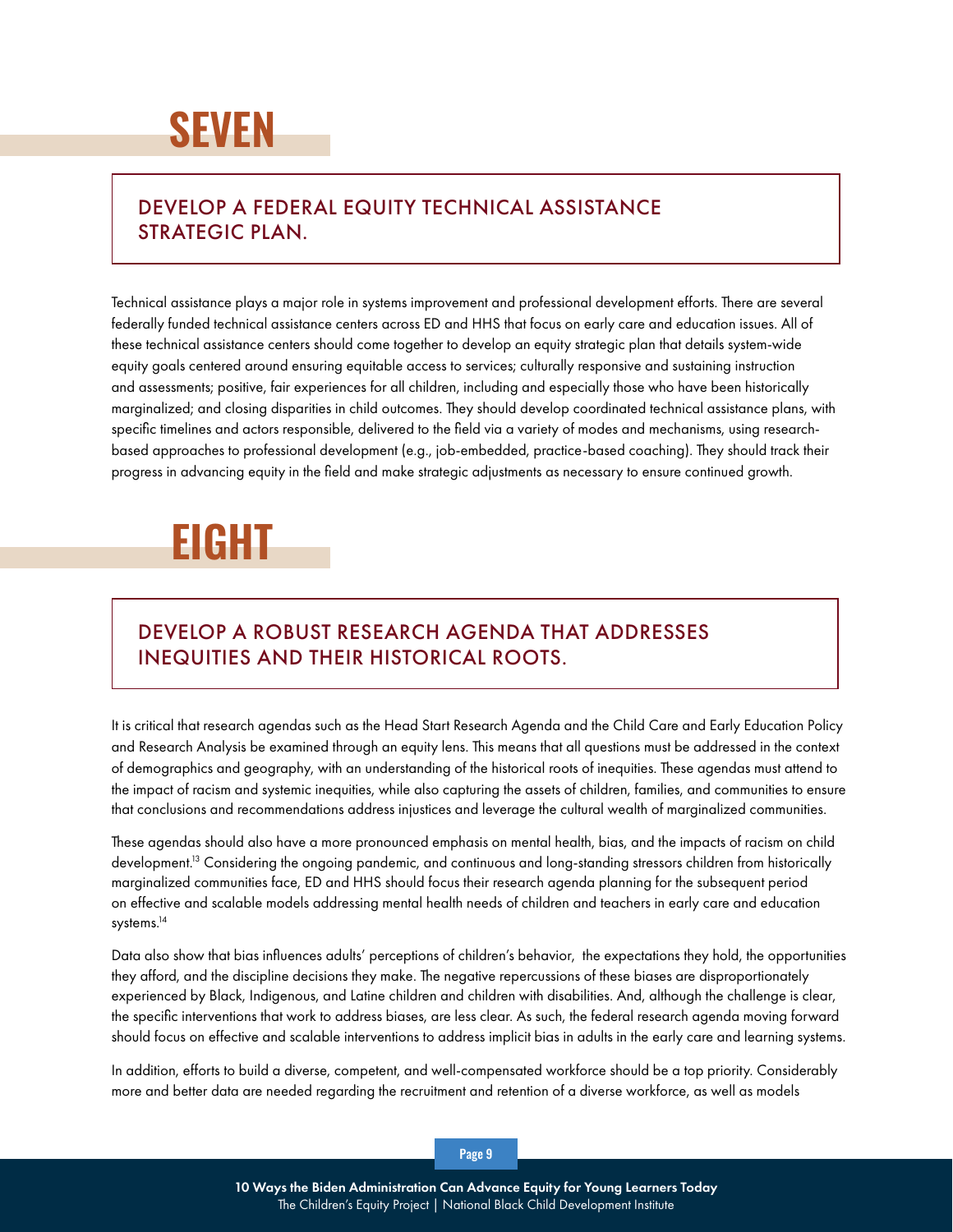for promoting their overall health and wellbeing. Data collection in this area should take a broad and intersectional approach to diversity, encompassing—at a minimum—racial, ethnic, disability, and linguistic diversity.

Finally, substantially more attention is needed to better understand common components of high-quality bilingual learning models for young children, including models for Native language preservation, maintenance, and revitalization designed by and for Indigenous people, how to best capture the skills and knowledge of young dual language learners and children who speak other varieties of English through valid assessment, and what the core dimensions are of a competent workforce who can support the development of this population of children.



### PRIORITIZE BILINGUALISM AND BILITERACY FOR DLLS.

Research is clear that DLL and EL children's emerging bilingual abilities are assets to be fostered, not a problem to be resolved into English-only monolingualism.<sup>15</sup> These students do best when they receive dual instruction in their home language and English.16 A distinct, but important group of emergent bilingual children are Indigenous children learning heritage Native American, Alaska Native, Pacific Islander, or other Indigenous languages. Research finds that teaching tribal languages in educational settings is associated with academic gains and improved mental health. Language preservation, maintenance, and revitalization efforts should be an important priority and strategy toward countering the effects of assimilation policies. Dual language and English learners, speakers of heritage Indigenous languages, and speakers of different varieties of English are all distinct groups with strengths and unique needs that warrant dedicated and individualized attention and funding. Indeed, it remains critical that all children receive instruction and assessments that do not discriminate against their language identities.<sup>17</sup> HHS and ED should make this a priority, realized through policy statements, funding priorities, technical assistance, and research agendas.

- $\nabla$  ED and HHS should strengthen their support for multilingual and multidialectal learning, and Native language preservation, maintenance, and revitalization by updating their joint policy statement, alongside conducting an audit of research, technical assistance, and policies to ensure that they are supporting bilingualism and positive outcomes for dual language and English learners, including Indigenous children, as well as children who speak different varieties of English.
- $\triangledown$  The White House should promptly appoint a new director of the Office of English Language Acquisition. ED should then rename the office to the Office of Multilingual Learning to communicate the value of multilingualism, rather than only focusing on English at the detriment of children's home languages.
- $\blacksquare$ ED should identify the development of valid assessments for measuring bilingual children's emerging proficiencies in their home languages and English as a priority in upcoming cycles of the [Competitive Grants](https://oese.ed.gov/offices/office-of-formula-grants/school-support-and-accountability/competitive-grants-for-state-assessments/)  [for State Assessments program.](https://oese.ed.gov/offices/office-of-formula-grants/school-support-and-accountability/competitive-grants-for-state-assessments/) ED and HHS should also identify and direct grantees to use research-based and culturally-grounded screeners and assessments for children who speak different varieties of English (e.g., African American English, Appalachian English) to ensure that they are adequately supported to meet their educational needs.
- $\overline{\mathbf{M}}$ ED and HHS should deploy technical assistance to focus on the development of culturally and linguistically appropriate, valid assessments and interventions for DLLs with disabilities, especially bilingual children with high incidence disabilities such as autism.

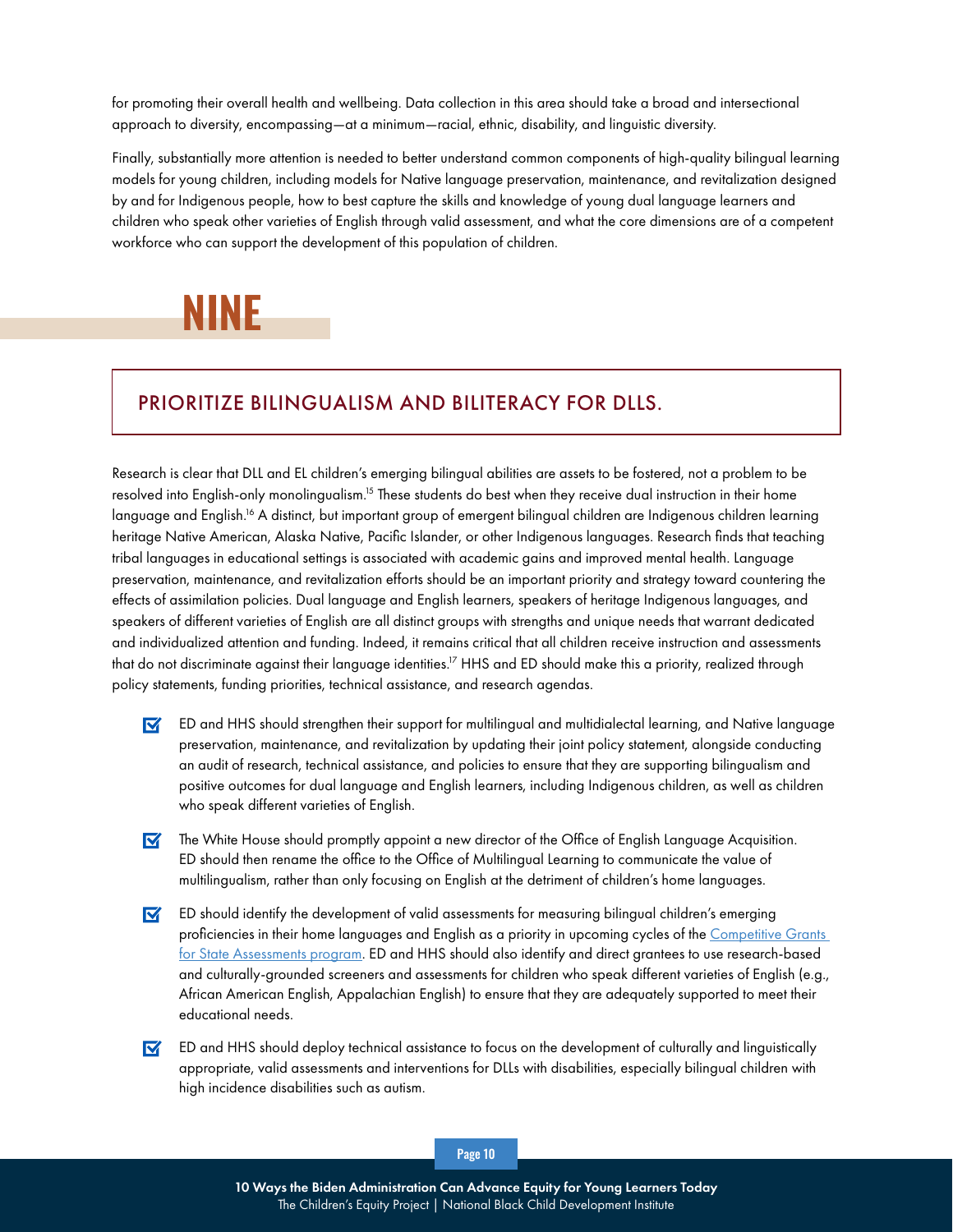#### PLAN FOR EQUITY IN EARLY CARE AND EDUCATION EXPANSION.

Equity should be at the center of planning as the Departments prepare for the possibility of a much-expanded pre-K and early care and education system. There are several actions the administration can take to ensure equitable implementation of new, expanded early learning opportunities. It is critical that equity is centered in all stages of planning and implementation, with clear guidance and measurable benchmarks.<sup>18</sup> Congress passes expanded support for early learning, the Administration's first rulemaking and guidance documents should clearly and concretely articulate how equity is built into program standards, data collection, monitoring, accountability, and evaluation plans.

Additionally, ED and HHS should partner for co-administration of any new investments to establish or expand preschool programs. It will be essential that the agencies collaborate, particularly in meeting the needs of dual language learners and children with disabilities or delays. ED and HHS should make clear what responsibilities they will undertake in supporting the infrastructure to implement universal preschool, including how to leverage their respective expertise, monitoring systems, and data collection apparatuses. If universal pre-K becomes a reality, it will be particularly important to build expertise and staff capacity—and reinstate and codify the Interagency Policy Board to ensure sustainability. The administration should also consider adding nongovernmental experts and stakeholders.

Finally, the President's budget for next year and moving forward can advance these priorities and concretely advance equity within early learning and education systems. This could include innovative pilots such as Head Start-Pre-K partnerships, or others aimed at remedying inequities of access to resources, experiences in learning systems, and disparities in outcomes. It also can and should be used to outline institutional responsibilities for co-administration and coordination of early learning systems moving forward. HHS and ED should strongly consider operationalizing equity in:

- $\triangledown$  **Coordination.** ImpImplementation of a universal preschool system must be implemented with close coordination between existing state pre-K, Head Start, child care, IDEA, and Title I systems. A mixed delivery system is critical to ensure holistic, high-quality, and equitable services that meet the needs of children and their working families. Today, no one system can individually meet those needs. This coordination can also enable greater socioeconomic integration and inclusion of children with disabilities, both found to positively influence children's experiences and outcomes.
- Standards. To ensure an even system that consistently prioritizes equity, HHS should develop concrete equity indicators, in line with HSPPS, that state standards must reflect in order to receive federal preschool funding. These standards should minimally address discipline, bilingual learning, the inclusion of children with disabilities, and culturally responsive practice.
- $\nabla$  Resource allocation planning. In building capacity to get to universal access, the federal government should require states to describe how to equitably expand high-quality learning opportunities, measured in part by where, how, and whom applicants propose to serve. HHS and ED should require states to articulate how they will serve the lowest-resourced and historically marginalized communities first.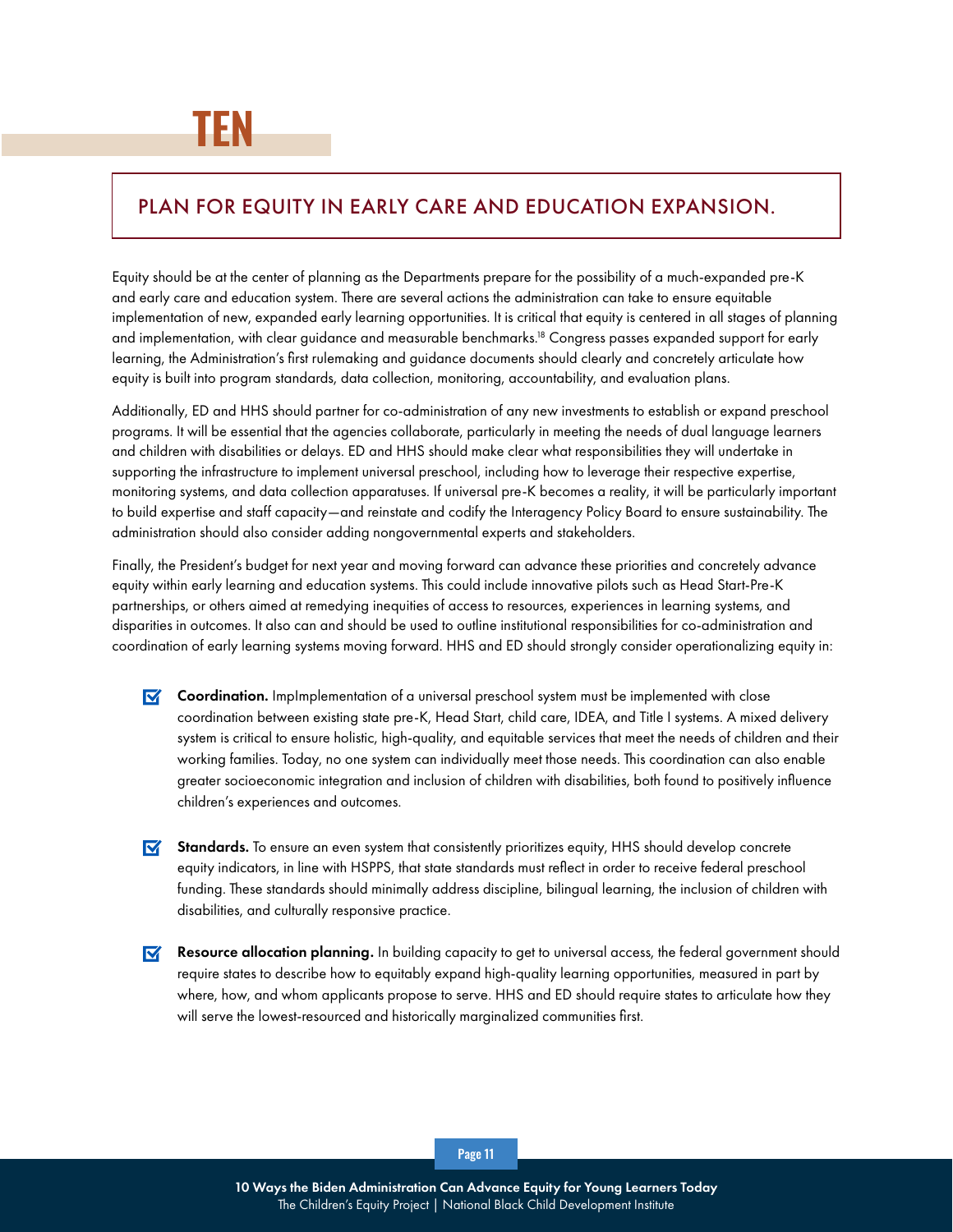- $\triangledown$  **Funding opportunity announcement.** ED and HHS should require equity plans as part of any new funding opportunities for preschool. In addition, the Departments should encourage applicants to provide comprehensive services, particularly for children who have been historically marginalized, through formal partnerships with Head Start programs.
- $\triangledown$  Data reporting and tracking. In order to promote transparency and measure progress in advancing equity, the Departments should require states to submit data progress reports that address, at a minimum, discipline, dual language learner supports (including bilingual learning), inclusion and accommodations of children with disabilities, workforce equity (including racial pay and position gap analyses), integration at the classroom level across demographic characteristics (e.g., socioeconomic, racial, language and disability), and disaggregated child outcomes.
- $\triangledown$  Evaluation. The Departments should dedicate research funding to an equity-centered evaluation of the implementation of any new resources or preschool programs. This evaluation should include an analysis of disaggregated child and family outcomes to better understand whether services were effective in narrowing disparities by race, income, disability, and language.

# **CONCLUSION**

There is still a present path to a universal, high-quality, equitable learning system. While we pursue it, much remains to be done to prepare for that future by shoring up existing systems. This brief calls for 10 key actions that the Biden administration can take to begin to deliver on the promise of equitable early learning opportunities for all children, especially those who have been historically marginalized and left behind.

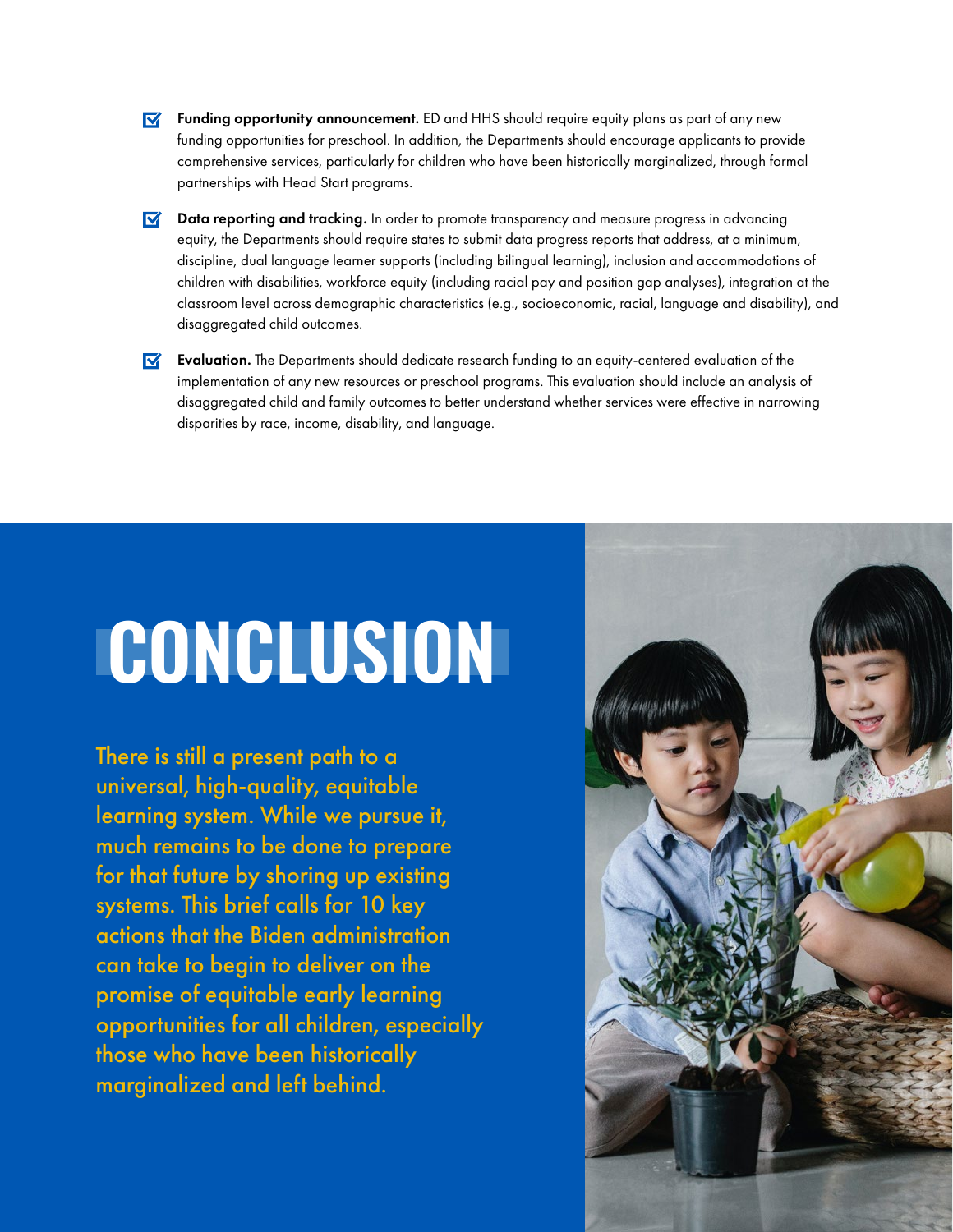# **ENDNOTES**

1 Nixon, R.M. (1971, December 10). Veto Message—Economic Opportunity Amendments of 1971 (Senate Document No. 92-48, p. 3). U.S. Senate. [https://www.senate.gov/legislative/vetoes/messages/NixonR/S2007-](https://www.senate.gov/legislative/vetoes/messages/NixonR/S2007-Sdoc-92-48.pdf) [Sdoc-92-48.pdf](https://www.senate.gov/legislative/vetoes/messages/NixonR/S2007-Sdoc-92-48.pdf)

2 Meek, S., Smith, L., Allen, R., Catherine, E., Edyburn, K., Williams, C., Fabes, R., McIntosh, K., Garcia, E., Takanishi, R., Gordon, L., Jimenez-Castellano, O., Hemmeter, M.L., Gillam, W., Pontier, R. (2019). Start with Equity Report. The Children's Equity Project. Retrieved from:<https://childandfamilysuccess.asu.edu/cep>

3 Learning Policy Institute (2021, March). Building a national early childhood education system that works. Retrieved from<https://learningpolicyinstitute.org/product/early-childhood-education-system-2021-brief>

4 U.S. Department of Health and Human Services & U.S. Department of Education (2014). Policy statement on expulsion and suspension policies in early childhood settings. Retrieved from [https://www.acf.hhs.gov/sites/](https://www.acf.hhs.gov/sites/default/files/documents/ecd/expulsion_suspension_final.pdf) [default/files/documents/ecd/expulsion\\_suspension\\_final.pdf;](https://www.acf.hhs.gov/sites/default/files/documents/ecd/expulsion_suspension_final.pdf) U.S. Department of Health and Human Services & U.S. Department of Education (2015). Policy statement on inclusion of children with disabilities in early childhood education programs. Retrieved from [https://sites.ed.gov/idhttps://sites.ed.gov/idea/files/joint-statement-full-text.pdf;](https://sites.ed.gov/idhttps://sites.ed.gov/idea/files/joint-statement-full-text.pdf) U.S. Department of Health and Human Services & U.S. Department of Education (2016). Policy statement on supporting the development of children who are Dual Language Learners in early childhood programs. Retrieved from [https://www2.](https://www2.ed.gov/about/inits/ed/earlylearning/files/dll-policy-statement-2016.pdf) [ed.gov/about/inits/ed/earlylearning/files/dll-policy-statement-2016.pdf;](https://www2.ed.gov/about/inits/ed/earlylearning/files/dll-policy-statement-2016.pdf) U.S. Department of Health and Human Services & U.S. Department of Education (2016). Policy statement on family engagement from early years to early grades. Retrieved from<https://www2.ed.gov/about/inits/ed/earlylearning/files/policy-statement-on-family-engagement.pdf>

5 Gilliam, W. S., Maupin, A. N., & Reyes, C. R. (2016). Early childhood mental health consultation: Results of a statewide random-controlled evaluation. *Journal of the American Academy of Child & Adolescent Psychiatry, 55*(9), 754-768; Reyes, C.R., & Gilliam, W.S. (2021). Addressing challenging behaviors in challenging environments: Findings from Ohio's early childhood mental health consultation system. *Development and Psychopathology, 33*(2), 634-646. doi: 10.1017/S0954579420001790.

6 Chang, F., Crawford, G., Early, D., Bryant, D., Howes, C., Burchinal, M. … Pianta, R. (2007). Spanish-speaking children's social and language development in Pre-kindergarten classrooms. *Early Education and Development, 18*(2), 243–269; Kuhl, P. K. (2007). Is speech learning 'gated' by the social brain? *Developmental Science, 10*(1), 110–120. [http://doi.org/10.1111/j.1467-7687.2007.00572.x;](http://doi.org/10.1111/j.1467-7687.2007.00572.x) Adesope, O. O., Lavin, T., Thompson, T., & Ungerleider, C. (2010). A systematic review and meta-analysis of the cognitive correlates of bilingualism. *Review of Educational Research, 80*(2), 207–245. [http://doi.org/10.3102/0034654310368803;](http://doi.org/10.3102/0034654310368803) Halle, T., Hair, E., Wandner, L., McNamara, M., & Chien, N. (2012). Predictors and outcomes of early versus later English language proficiency among English language learners. *Early Childhood Research Quarterly, 27,* 1–20. [http://doi.org/10.1016/j.ecresq.2011.07.004;](http://doi.org/10.1016/j.ecresq.2011.07.004) Barac, R., Bialystok, E., Castro, D. C., & Sanchez, M. (2014). The cognitive development of young dual language learners: A critical review. *Early Childhood Research Quarterly, 29*(4), 699–714. <http://doi.org/10.1016/j.ecresq.2014.02.003>; Callahan, R. M., & Gándara, P. C. (2014). The bilingual advantage: Language, literacy and the US labor market. Multilingual Matters: Clevedon, U.K Burchinal, M., Zaslow, M., Tarullo, L., Votruba-Drzal, E., & Miller, P. (2016). Quality thresholds, features, and dosage in early care and education: secondary data analyses of child outcomes. *Monographs of the Society for Research in Child Development, 81*(2), 1-126. Sabol, T. J., Hong, S. S., Pianta, R. C., & Burchinal, M. R. (2013). Can rating pre-k programs predict children's learning?. *Science, 341*(6148), 845-846. Elicker, J., & Ruprecht, K. (2019). Child care Quality Rating and Improvement Systems (QRIS). *The Wiley Handbook of Early Childhood Care and Education,* 515-536.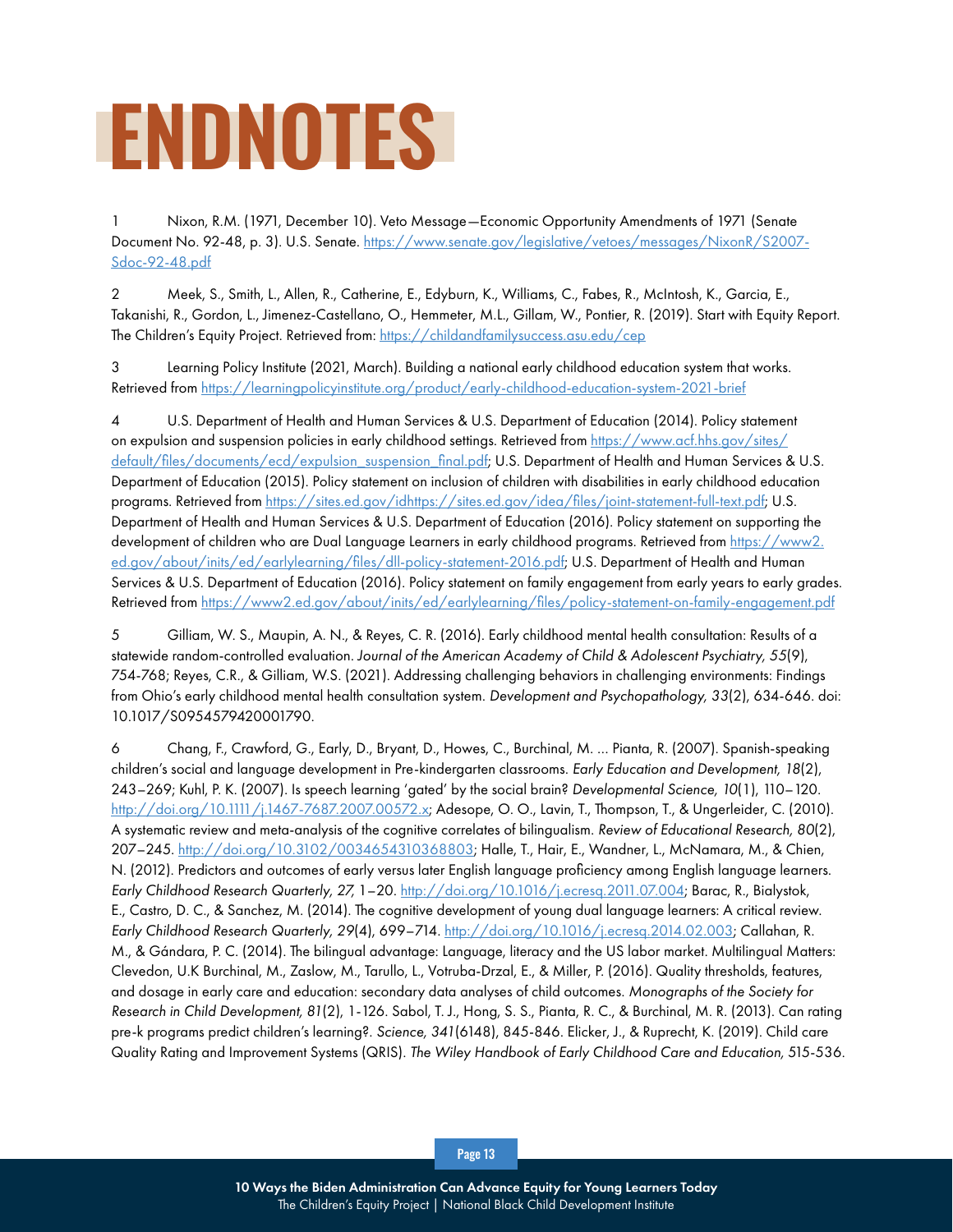7 Hill, K. D. (2009). Code‐switching pedagogies and African American student voices: Acceptance and resistance. *Journal of Adolescent & Adult Literacy, 53*(2), 120-131; Pearson, B. Z., Conner, T., & Jackson, J. E. (2013). Removing obstacles for African American English-speaking children through greater understanding of language difference. *Developmental Psychology, 49*(1), 31.

8 Wolery-Allegheny, M., & Wilbers, J. S. (1994). Including children with special needs in early childhood programs (pp. 6, 1-22). National Association for T.H.E. Education of Young Children; Guralnick, M. J. (2001). A developmental systems model for early intervention. Infants and Young Children, 14(2), 1-18; Strain, P. S., Bovey, E. H., Wilson, K., & Roybal, R. (2009). LEAP preschool: Lessons learned over 28 years of inclusive services for young children with autism. *Young Exceptional Children Monograph Series, 11,* 49-68; National Professional Development Center on Inclusion. (2011). Research synthesis points on quality inclusive practices. Chapel Hill: The University of North Carolina, FPG Child Development Institute.

9 Whitebook, M., McLean, C., Austin, L. J. E., & Edwards, B. (2018). *Early Childhood Workforce Index*. Berkeley, CA: University of California, Berkeley, Center for the Study of Child Care Employment; McLean, C., Whitebook, M., Roh, E., (2019). *From Unlivable Wages to Just Pay for Early Educators*. Berkeley, CA: Center for the Study of Child Care Employment, University of California, Berkeley.

10 Ladson‐Billings, G. (1995). But that's just good teaching! The case for culturally relevant pedagogy. *Theory into Practice, 34*(3), 159-165.; Lew, M. M., & Nelson, R. F. (2016). New teachers' challenges: How culturally responsive teaching, classroom management, & assessment literacy are intertwined. *Multicultural Education, 23,* 7-13; Gay, G. (2002). Preparing for culturally responsive teaching. *Journal of teacher education, 53*(2), 106-116.

11 Meek, S., Smith, L., Allen, R., Catherine, E., Edyburn, K., Williams, C., Fabes, R., McIntosh, K., Garcia, E., Takanishi, R., Gordon, L., Jimenez-Castellano, O., Hemmeter, M.L., Gillam, W., Pontier, R. (2019). Start with Equity Report. The Children's Equity Project. Retrieved from: https://childandfamilysuccess.asu.edu/cep; Meek, S., Iruka, I. U., Allen, R., Yazzie, D., Fernandez, V., Catherine, E., McIntosh, K., Gordon, L., Gilliam, W., Hemmeter, M. L., Blevins, D., & Powell, T. (2020). Fourteen priorities to dismantle systemic racism in early care and education. The Children's Equity Project. Retrieved from: <https://childandfamilysuccess.asu.edu/cep>

12 Gilliam, W.S. (2010). Coordinating America's highly diversified early childhood investment portfolio. In R. Haskins & W.S. Barnett (Eds.), Investing in young children: New directions in federal preschool and early childhood policy (pp. 89-96). Washington, DC: The Brookings Center on Children and Families, Brookings Institution & National Institute for Early Education Research; Gilliam, W.S. (2008). Head Start, public school prekindergarten, and a collaborative potential. *Infants and Young Children, 21*, 30-44.

13 Shonkoff JP, Slopen N, Williams DR. Early Childhood Adversity, Toxic Stress, and the Impacts of Racism on the Foundations of Health. Annu Rev Public Health. 2021 Apr 1;42:115-134. doi: 10.1146/annurevpublhealth-090419-101940. Epub 2021 Jan 26. PMID: 33497247.

14 Nagasawa, M., & Tarrant, K. (2020, July). Who will care for the early care and education workforce? COVID-19 and the need to support early childhood educators' emotional well-being. Retrieved from <https://educate.bankstreet.edu/cgi/viewcontent.cgi?article=1000&context=sc>

15 Chang, F., Crawford, G., Early, D., Bryant, D., Howes, C., Burchinal, M. … Pianta, R. (2007). Spanish-speaking children's social and language development in Pre-kindergarten classrooms. *Early Education and Development, 18*(2), 243–269; Kuhl, P. K. (2007). Is speech learning 'gated' by the social brain? *Developmental Science, 10*(1), 110–120. <http://doi.org/10.1111/j.1467-7687.2007.00572.x>; Ladson-Billings, G. (1995). But that's just good teaching! The case for culturally relevant pedagogy. *Theory into Practice, 34*(3), 159-165.; Lew, M. M., & Nelson, R. F. (2016). New teachers' challenges: How culturally responsive teaching, classroom management, & assessment literacy are intertwined. *Multicultural Education, 23,* 7-13; Gay, G. (2002). Preparing for culturally responsive teaching. *Journal of teacher education, 53*(2), 106-116.